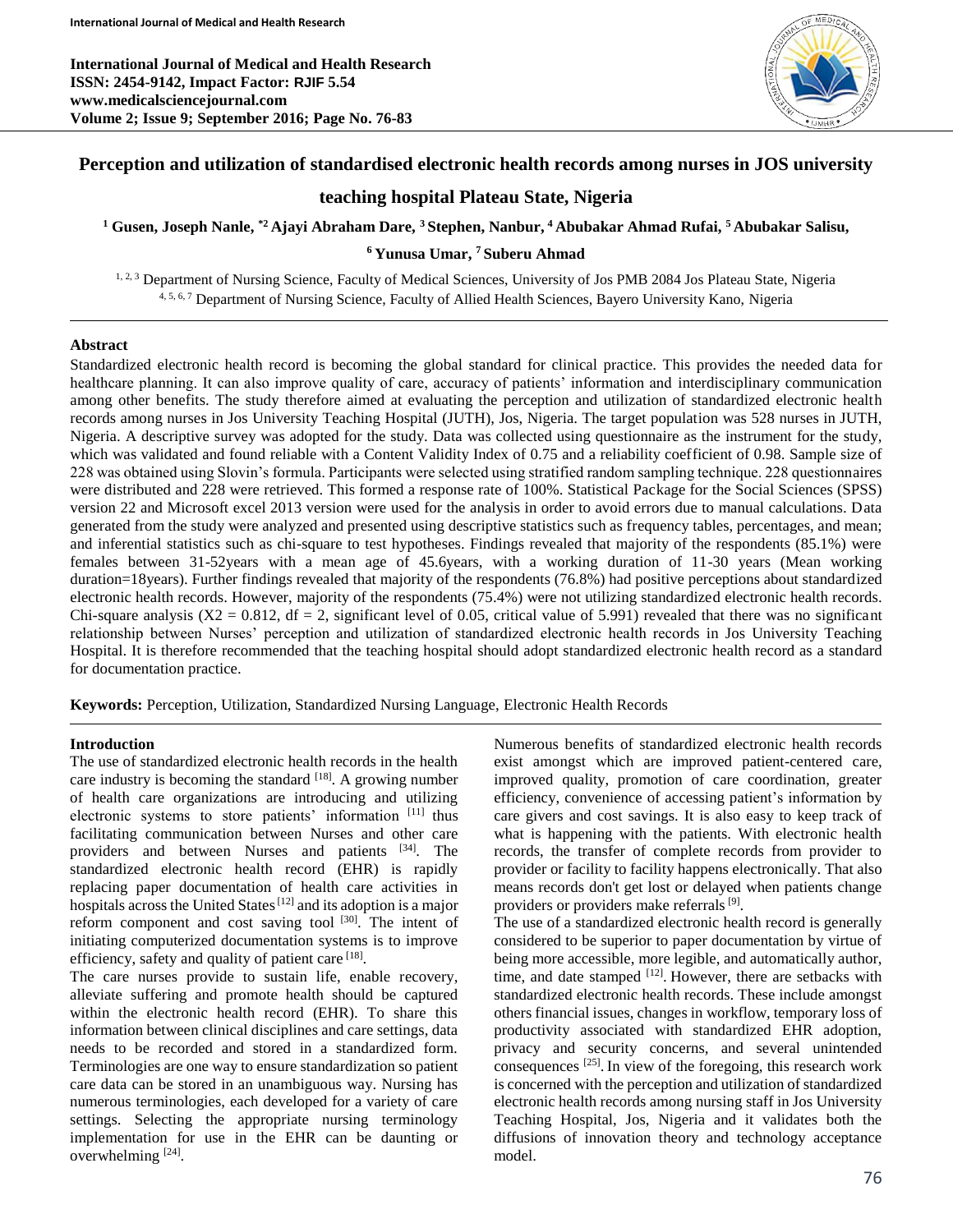# **Statement of Research Problem**

Paper documentation systems often create fragmented and inconsistent health records that make it difficult to retrieve data and measure outcomes. In addition to the fragmentation of paper health records, the use of unstructured or narrative documentation limits the use of and ability to demonstrate the linkages or relationships between assessment findings, nursing diagnoses, interventions and expected outcomes in nursing care <sup>[28]</sup>. Despite advances in computerization in our society, majority of patients are given handwritten medication prescriptions, and very few patients are able to email their physician or health care givers <sup>[26]</sup> or even schedule an appointment to see a provider without speaking to a live receptionist<sup>[13]</sup>. Although there is a growing number of health care institutions world-wide who embrace and utilize standardized electronic health records in patient care, most hospitals in Nigeria including Jos University Teaching Hospital are still using paper based records for documentation.

# **Objectives of the Study**

The objectives for this study are:

- 1. To evaluate perception of standardized electronic health records among Nurses in Jos University Teaching Hospital.
- 2. To assess utilization of standardized electronic health records among Nurses in Jos University Teaching Hospital.

### **Research Hypotheses**

There is no significant relationship between Nurses' perceptions and utilization of standardized electronic health records in Jos University Teaching Hospital, Nigeria?

### **Significance of the Study**

The findings of this study will provide a basis for the future adoption and utilization of standardized electronic health records in health care institutions. How Nurses perceive the benefits or disadvantages of this type of documentation might determine their readiness to practice it. The shift from paperbased records to electronic-based records will improve quality of care given to patients, ease documentation of care rendered to patients, reduce workload for nurses, and reduce the cumbersome nature of paper records. Communication between Nurses and other health care professionals will be enhanced.

# **Literature Review**

Electronic health records (EHR) has become a global phenomenon because of its usefulness in health care. An electronic health record (EHR) is described as a repository that electronically maintains an individual's health information and health care for their lifetime and stores the information in a manner that it can serve multiple legitimate users of the record [32]. The purpose of the EHR is to collect, store, and process an individual's health information in a central location [17]. Since health information is in a central location, it is accessible to multiple providers to enhance continuity of care, efficiency and cost effectiveness of care. Care provided in healthcare settings must be documented for numerous reasons including developing health care service programs, monitoring ongoing care, evaluating the quality of care, measuring outcomes, reimbursement of services, and creating legal records [8].

According to Lee  $^{[23]}$  2008 some themes emerged regarding what nurses encountered or were concerned about. These include dissatisfaction with insufficient personal computers and printers in which nurses had to compete with other care providers for computer and printer use. Other issues identified included frequent breakdown of equipment, laptops not being connected to printers and increased time spent on charting. The slow response times which occurs as a result of changing from screen to screen and log in, log out processes leading to concerns about delay in care and patient safety.

Lee [23] asserted that by understanding issues that concern users of electronic medical records, strategies and policy requirements can be developed to support the end user. Provision of adequate computers, printers, and development of a network operation plan may improve documentation and nurse-nurse and nurse-physician relationships. Upgrading computer software and getting end user buy-in may improve charting quality. Encouraging communication with patients regarding documentation systems may improve nurse-patient relationships.

According to Thede and Schwirian<sup>[33]</sup> standardized nursing terminologies include Nursing specific terminologies and interdisciplinary terminologies. Most of the American Nurses Association (ANA) recognized standardized terminologies are nursing specific that is they have more in common with nursing than any of other health disciplines. This does not mean they cannot be used in other disciplines; rather it means that they address many specific nursing situations, not only the dependent functions of nursing but also independent nursing functions.

Some studies focused on nurses' perceptions of computer use. Darbyshire's [10] qualitative study found that nurses perceived an inability to capture the essence of nursing with computerized documentation. In contrast, Lee [22] found nurses' knowledge, experience, and judgments were enhanced through computer technology. Lee [23] studied nurses' perceptions of a nursing information system one year post implementation and found dissatisfaction with hardware, software, and interpersonal relationships. Moody *et al*. [27] studied nurses' attitudes and perceived effects of computerized documentation on patient care. The study revealed positive perceptions regarding decreased work load and improved quality of documentation. In contrast, nurses also reported environmental and system barriers.

Ajayi, Adeola, Daniel, Stephen and Gusen [4] conducted a study among nurses in Jos University Teaching Hospital and found that majority (73.2%) of the respondents had knowledge about standardized nursing language. They also adequately use NANDA-I diagnoses but have inadequate usage of Nursing Interventions Classification (NIC) and Nursing Outcomes Classification (NOC) in nursing documentation, for reasons such as inadequate manpower, lack of appropriate equipment, inadequate knowledge etc. More so, there was a significant relationship between knowledge and utilization of SNLs among nurses in JUTH.

# **Methods**

# **Research Design**

The study adopted a descriptive survey research method, and questionnaire was used to gather relevant data from 228 professional nurses in Jos University Teaching Hospital. The descriptive survey was chosen as the appropriate research design in other to find out the Nurses' perception and utilization of standardized electronic health records in Jos University Teaching Hospital, Jos, Nigeria.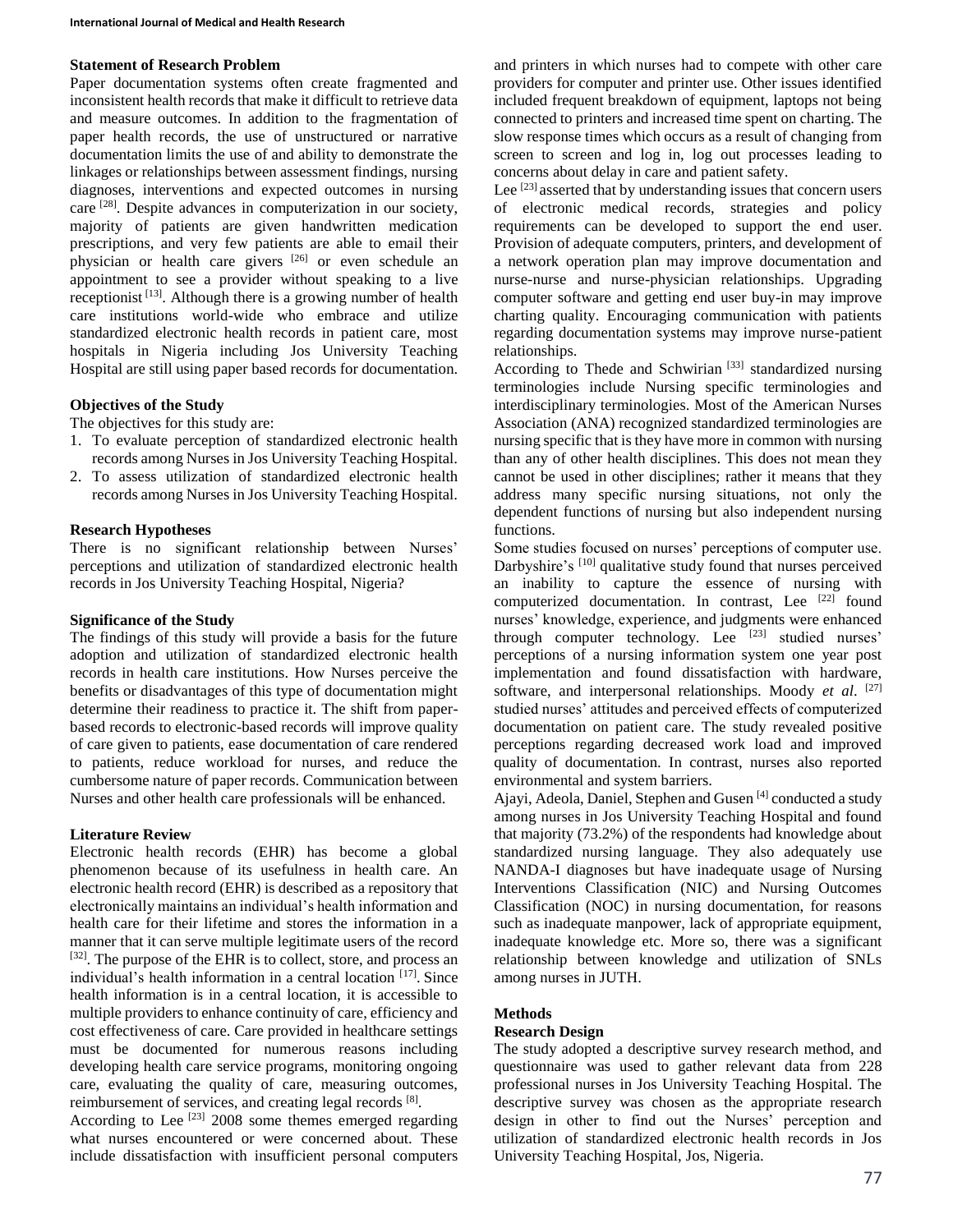### **Area/Location of study**

The study was carried out in Jos University Teaching Hospital (JUTH), which was established in 1981 by the Federal Government of Nigeria for the purpose of providing tertiary health services to the populace, training facilities for medical students of the associated university of Jos and other medical personnel. Jos University Teaching Hospital has 31 departments, 22 wards and 620 bed capacities. The teaching hospital is located at Lamingo, Jos North Local Government Area of Plateau State, Nigeria. Jos is the capital city of Plateau State and it approximately lies between latitude 9.9N and longitude 8.9E. The study area was chosen for this research work because Jos University Teaching Hospital is a reference tertiary hospital in Jos committed to research and provision of quality health care to clients. Hence the hospital will serve as a standard and reference point for the adoption and practice of standardized electronic health records in the state

### **Population of the study**

The target population was 528 Nurses in Jos University Teaching Hospital, Nigeria. These Nurses were at various ranks or cadres such as Chief Nursing Officers, Assistant Chief Nursing Officer, Principal Nursing Officers, Senior Nursing Officer, Nursing Officer 1 and Nursing Officer 2 with varied years of working experiences. Nurses who were on Maternity leave, annual leave, terminal leave, study leave or sick leave and excuse duty, were excluded from this study, while all nurses present and those who consented or agreed to participate in the study were included in the study.

### **Sample size/Sampling procedures**

Stratified random sampling was used in selecting representative samples among Nurses across the wards/units in the institution. A list of nurses in the hospital was obtained from the office of the Director of Nursing Services (DNS) as the sampling frame. Out of 528 total number of Nurses in the hospital, 228 Nurses (43.2% of the target population) were selected using a stratified sampling frame. The Sample Size was calculated using Slovin's formula which was developed since 1960<sup>[7]</sup>.

$$
n = \frac{N}{(1 + Ne^2)}
$$

Where,

 $n =$  number of samples,

 $N =$  total population

e = Error tolerance (This is obtained depending on what choice of confidence level to be used e.g. 95% confidence level will give a margin error of 0.05 which is gotten by subtracting the confidence level from 1). Therefore, the Sample Size  $\approx 228$ Nurses

# **Research Instrument**

The instrument used for data collection was a 26 point questionnaire. The questionnaire was developed from two questionnaires of previous researches on electronic health records. The two standardized questionnaires were National Electronic Health Records Survey Questionnaire and the final version of the Electronic Health Records Survey Questionnaire. The instrument used to collect data from the respondents was considered appropriate because the respondents were literates. The questionnaire consist of 3 sections. Section one consist socio-demographic characteristics of respondents. Section two consist questions on perception of standardized electronic health records. Section three consist questions on the utilization of standardized electronic health records.

### **Validation and Reliability of instrument**

The pilot study of the instrument was done in which 10 Nurses in Jos University Teaching Hospital were given the questionnaire to answer. Observations were noted and corrections were effected so as to ensure construct validity of the instrument. Content validity was done in which the questionnaire was given to two experts in the field who went through the tool and a content validity index (CVI) of 0.75 was obtained, which ensured further validity of the instrument. The standardized electronic health records questionnaire was tested for reliability using the test-retest method. It was administered to some subjects within a period of three months during which the retest was done. The responses were compared for reliability. Pearson's correlation coefficient was used to determine the coefficient of correlation which was 0.9771 approximately 0.98. Hence the questionnaire had 98% reliability.

# **Data collection procedures**

The questionnaires were given to the respondents through face to face distribution. Some were administered indirectly through the unit heads in the institution. The answered questionnaires were returned to the researcher through hand to hand collection with the assistance of the ward/unit heads.

# **Techniques of data analysis**

The data collected was first coded by the researcher using Microsoft excel 2013 version. Inspection of the coded data was done to ensure coding accuracy. The data was later transferred to SPSS version 22. Descriptive statistical analysis such as simple frequency distribution tables, percentages and mean were implemented using SPSS. In order to test hypothesis, inferential statistics such as chi-square was used. The choice of Statistical Package for the Social Sciences (SPSS) in the data analysis was made to avoid errors due to manual calculations.

#### **Ethical considerations**

A written permission was obtained from the ethical committee of Jos University Teaching Hospital to conduct the study. The respondents' consent was sought and the purpose of the study was explained to them before they voluntarily filled the questionnaires. Data collected for the study was treated with utmost confidentiality and the names of the respondents was not required in order to ensure anonymity.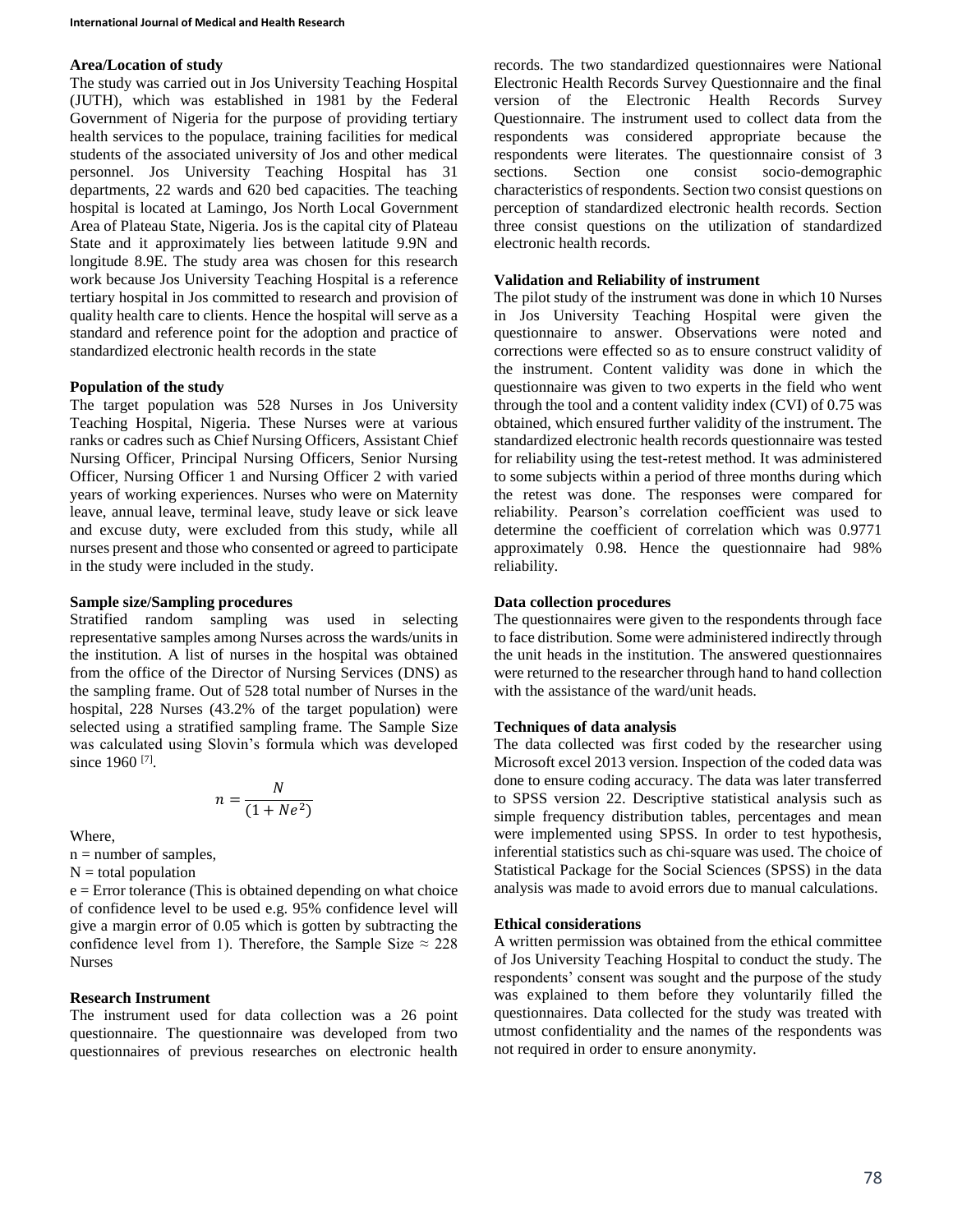# **Results**

|                       |                                                         | Frequency      | <b>Percent</b> $(\% )$ |
|-----------------------|---------------------------------------------------------|----------------|------------------------|
|                       | Male                                                    | 34             | 14.9                   |
| <b>Gender</b>         | Female                                                  | 194            | 85.1                   |
|                       | Total                                                   | 228            | 100.0                  |
|                       | 20 to 30 years                                          | 8              | 3.5                    |
| Age in years          | 31 to 41 years                                          | 72             | 31.6                   |
|                       | 42 to 52 years                                          | 108            | 47.4                   |
|                       | 53 to 63 years                                          | 40             | 17.5                   |
|                       | Total (Mean age $=$ 45.6 years)                         | 228            | 100.0                  |
|                       | Single                                                  | 33             | 14.5                   |
| <b>Marital status</b> | Married                                                 | 172            | 75.4                   |
|                       | Divorced                                                | 3              | 1.3                    |
|                       | Widow                                                   | 18             | 7.9                    |
|                       | Widower                                                 | $\overline{c}$ | 0.9                    |
|                       | Total                                                   | 228            | 100.0                  |
|                       | Christianity                                            | 225            | 98.7                   |
| <b>Religion</b>       | Islam                                                   | 3              | 1.3                    |
|                       | Total                                                   | 228            | 100.0                  |
|                       | Hausa                                                   | 6              | 2.6                    |
| <b>Ethnicity</b>      | Yoruba                                                  | 24             | 10.5                   |
|                       | Igbo                                                    | 22             | 9.6                    |
|                       | Plateau Ethnic Groups e.g. Berom, Mupun, Amo, Ngas etc. | 141            | 61.8                   |
|                       | Others e.g. Tiv, Gwandara, Bura etc.                    | 35             | 15.4                   |
|                       | Total                                                   | 228            | 100.0                  |

**Table 1:** Socio-demographic Characteristics of Respondents

Table 1 shows that majority of the respondents (85.1%) were females while 14.9% were males. Some (17.5%) were between the ages of 53-63years. Majority (79%) of the respondents' age were between 31-52 years, while 3.5% were between 20-30 years. However, the mean age of the respondents was 45.6years. Majority (75.4%) of the respondents were married

while 14.5% were single. Majority (98.7%) of the respondents were Christians, while only 4% of the respondents were Muslims. Most (61.8%) of the respondents were from various Plateau ethnic groups such as Berom, Mupun, Amo, Ngas etc. while 9.6% were Igbos and 2.6% were Hausas.

**Table 2:** Respondents' perception about standardized electronic health records

| Perception about standardized electronic health records                                     |     | Yes           |    | No.           |    | Not sure      |   | <b>Total</b>  |  |
|---------------------------------------------------------------------------------------------|-----|---------------|----|---------------|----|---------------|---|---------------|--|
|                                                                                             |     | $\frac{0}{0}$ | F  | $\frac{0}{0}$ | F  | $\frac{6}{9}$ | F | $\frac{0}{0}$ |  |
| Standardized EHR will help patients easily access and retrieve their health information     |     | 200 87.7      | 9  | 3.9           | 19 | 8.3           |   | 228 100.0     |  |
| Standardized EHR improves quality of care<br>177                                            |     |               |    | 3.9           | 42 | 18.4          |   | 228 100.0     |  |
| Standardized EHR improves communication with other healthcare providers<br>212 93.0         |     |               |    | 3.1           | 9  | 3.9           |   | 228 100.0     |  |
| Standardized EHR reduces patient's cost of health services<br>142 62.3                      |     |               |    | 28.1          | 22 | 9.6           |   | 228 100.0     |  |
| Standardized EHR takes care of illegible handwriting of health care providers<br>199 87.3   |     |               |    | 5.7           | 16 | 7.0           |   | 228 100.0     |  |
| Standardized EHR makes hospital statistics and analysis easier                              |     | 216 94.7      | 3  | 1.3           | 9  | 1.3           |   | 228 100.0     |  |
| Do you think Standardized EHR will improve the use of standardized nursing language?<br>171 |     | 75.0          | 10 | 4.4           | 47 | 20.6          |   | 228 100.0     |  |
| Standardized EHR will take away most of the time I'm to give to patients                    | 87  | 38.2 132 57.9 |    |               | 9  | 3.9           |   | 228 100.0     |  |
| The introduction of Standardized EHR will create more work for me                           | 49  | 21.5 167      |    | 73.2          |    | 5.3           |   | 228 100.0     |  |
| Nurses duty roster will be easier with Standardized HER                                     | 167 | 73.2          | 48 | 21.1          | 13 | 5.7           |   | 228 100.0     |  |
| Patients' privacy and confidentiality will be insecure with Standardized HER                |     | 39.0 84       |    | $36.8$ 55     |    | 24.1          |   | 228 100.0     |  |
| Do you think paper-based records are better than standardized EHRs?                         | 32  |               |    | 14.0 187 82.0 | 9  | 3.9           |   | 228 100.0     |  |
| standardized EHRs should replace paper-based records                                        |     | 179 78.5      | 40 | 17.5          | 9  | 3.9           |   | 228 100.0     |  |
| standardized EHRs should be used together with paper-based records                          |     | 151 66.2      | 69 | 30.3          | 8  | 3.5           |   | 228 100.0     |  |

Table 2 showed that majority of the respondents (87.7%) perceived that standardized EHR would help patients easily access and retrieve their health information, improves quality of care (77.6%), improves communication with other healthcare providers (93%), reduces patients' cost of health services (62.3%). Majority of the respondents (87.3%) perceived that standardized EHR takes care of illegible handwriting of physicians and other healthcare providers, makes hospital statistics and analysis easier (94.7%), would improve the use of standardized nursing language (75%), would not take away most of the time they are to give to patients (57.9), would not create more work for them (73.2%). Similarly, most of the respondents (73.2%) perceived that Nurses duty roster would be easier with standardized EHR, patients' privacy and confidentiality of information would be insecure with standardized EHR (39%). Majority of the respondents (82%) perceived that standardized EHRs are better than paper based records, suggested that standardized EHRs should replace paper-based records (78.5%), and should be used together with paper-based records (66.2%)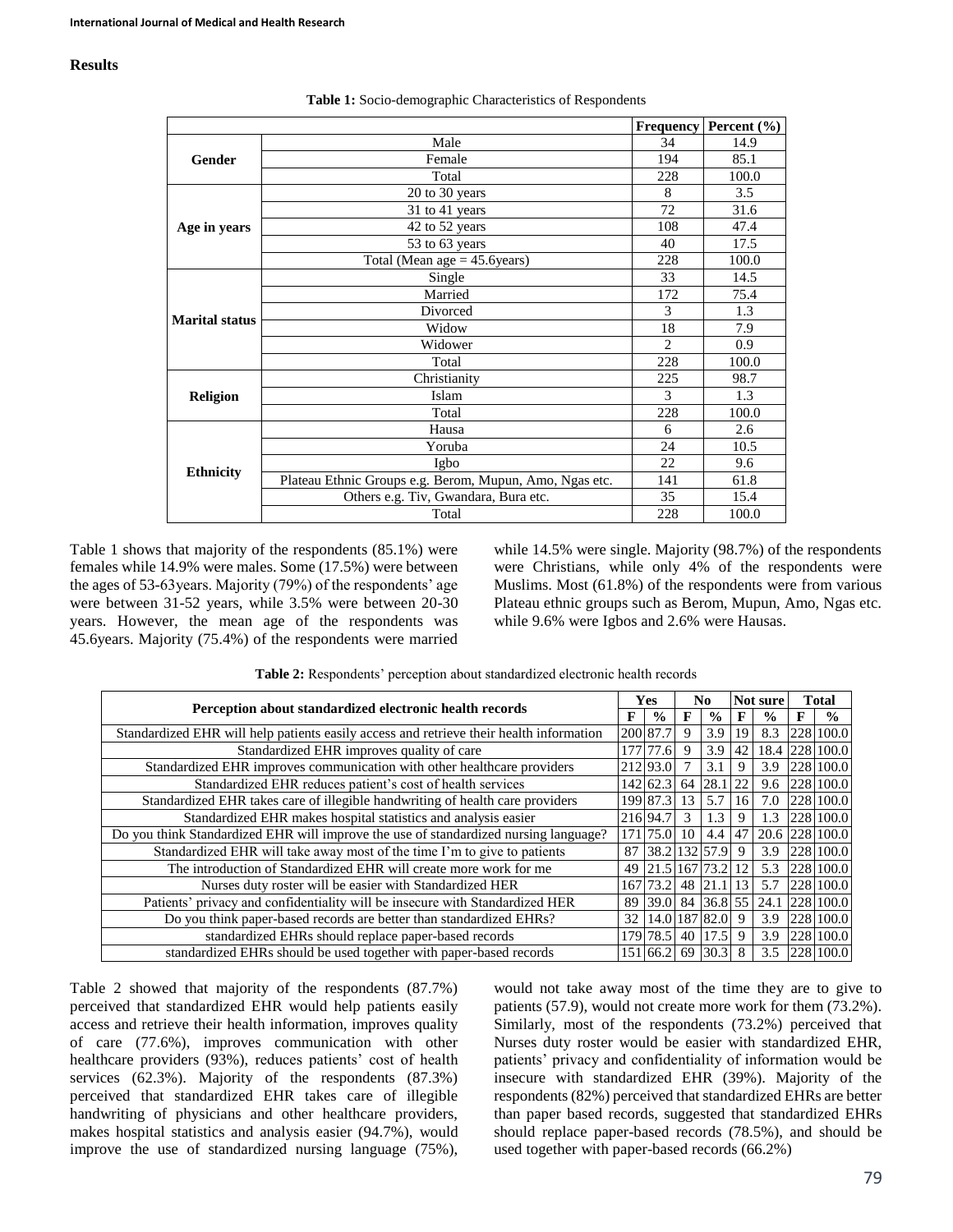**Table 3:** Respondents' Perceived impact of standardized electronic health records

| Perceived impact of standardized EHR on patient care | Frequency | Percent $(\% )$ |
|------------------------------------------------------|-----------|-----------------|
| Positive                                             | 175       | 76.8            |
| Negative                                             |           |                 |
| Not sure                                             | 50        | 21.9            |
| Total                                                | 228       | 00.0            |

Table 3 revealed that majority (76.8%) of the respondents had positive perception about the impact of standardized EHR on patient care, while a few (1.3%) of the respondents had negative perception about it.

**Table 4:** Respondents' utilization of standardized electronic health records

| Utilization of electronic health records                                                           |    |               | No |               | <b>Total</b> |                            |
|----------------------------------------------------------------------------------------------------|----|---------------|----|---------------|--------------|----------------------------|
|                                                                                                    | F  | $\frac{6}{9}$ |    | $\frac{0}{0}$ |              | $\frac{0}{0}$              |
| Do you document Standardized Nursing Languages in Electronic Health Records?                       |    |               |    |               |              | 56 24.6 172 75.4 228 100.0 |
| If yes, do you document the following Standardized Nursing Languages in Electronic Health Records? |    |               |    |               |              |                            |
| NANDA-I diagnoses, NIC & NOC                                                                       | 28 | 50            | 28 | 50            | 56           | 100.0                      |
| SNOMED-CT                                                                                          |    | 12.5          | 49 | 87.5          | 56           | 100.0                      |
| <b>PNDS</b>                                                                                        |    | 5.4           | 53 | 94.6          | .56          | 100.0                      |
| Omaha system                                                                                       | 4  |               | 52 | 92.9          | 56           | 100.0                      |
| LOINC                                                                                              |    | 3.6           | 54 | 96.4          | 56           | 100.0                      |

Table 4 indicated that Majority of the respondents (75.4%) said they do not document Standardized Nursing Language (SNL) in electronic health records, while 24.6% were documenting it in electronic health records. Half (50%) of those respondents who document SNLs in EHRs were specifically documenting NANDA-I diagnoses, NIC and NOC in electronic health records. Similarly, majority (87.5%) of those respondents were not documenting SNOMED-CT in electronic health records, 94.6% were not documenting PNDS in electronic health records, 92.9% were not documenting Omaha system in electronic health records and 96.4% were not documenting LOINC in electronic health records.

# **Results of Hypotheses**

This hypothesis was tested using contingency chi-square analysis as presented in table 5.

**Table 5:** Cross tabulation of Respondents' perception and utilization of standardized HER

| <b>Perceived impact</b><br>of standardized<br><b>EHR</b> on patient           | health record? | Do you document standardized<br>nursing languages in electronic | <b>Total</b> |  |  |  |
|-------------------------------------------------------------------------------|----------------|-----------------------------------------------------------------|--------------|--|--|--|
| care                                                                          | Yes            | N <sub>0</sub>                                                  |              |  |  |  |
| Positive                                                                      | 45 (19.7%)     | 130 (57.0%)                                                     | 175 (76.8%)  |  |  |  |
| Negative                                                                      | $1(0.4\%)$     | $2(0.9\%)$                                                      | $3(1.3\%)$   |  |  |  |
| Not sure                                                                      | $10(4.4\%)$    | 40 (17.5%)                                                      | 50 (21.9%)   |  |  |  |
| Total                                                                         | 56 (24.6%)     | 172 (75.4%)                                                     | 228 (100.0%) |  |  |  |
| $X^2 = 0.812$ , $df = 2$ , at 0.05 Significant level. Critical value = 5.991. |                |                                                                 |              |  |  |  |

**P** value =  $0.666$ 

Table 8 showed that the calculated chi-square  $(X^2)$  value is less than the critical/table value and the P value is greater than 0.05 at the degree of freedom  $(df) = 1$ . Therefore, the null hypothesis is accepted. This implies that there is no significant relationship between perception and utilization of standardized electronic health record among Nurses in Jos University Teaching Hospital, Nigeria.

# **Discussion of Findings**

The Socio-demographic findings revealed that majority of the respondents were females who were married and were between 31-52 years. However the mean age of the respondents was 45.6 years. Majority of them were Christians and were from Plateau ethnic groups such as Berom, Mupun, Ngas amongst others. Majority of the respondents have been working for about 11-30 years. However the mean years of working experience is about 18years. The explanation that can be given for these findings is that the dominant population in the nursing profession are females, although male nurses/midwives are still emerging in the profession. Furthermore, the teaching hospital is located in a state where majority of the residents are Christians and are Plateau indigenes.

The study found that majority of the respondents had positive perception about the impact of standardized electronic health record on patient care. This finding agrees with Adeleke, Lawal, Adio, and Adebisi<sup>[1]</sup> where most participants reported positive perceptions about the effects of IT on health information management and healthcare systems and decried the allusions that the emerging technology will dehumanize doctor-patient relationship. Similarly, majority of the respondents perceived that standardized electronic health records would help patients easily access and retrieve their health information. Similarly, Esters, Johnson and Harrahill<sup>[12]</sup> asserted that the use of a standardized electronic health record is generally considered to be more accessible and more legible. In the same vein, Roeder<sup>[30]</sup> identified some advantages of the use of standardized EHR which include organized information and easy accessibility among others.

Most of the respondents perceived that standardized EHR improves quality of care. This finding coincides with the findings of Adeleke *et al*. [2] in a study among healthcare providers at National Hospital, Abuja who reported that virtually, all healthcare professionals in the study, which included nurses indicated that Information Communication Technology (ICT) will improve medical care quality. Majority of the respondents perceived that standardized EHR improves communication with other Healthcare providers. This supports the assertion made by deVeer and Franke [11] that electronic systems containing patients' information facilitates communication between nurses and other care providers and between nurses and patients.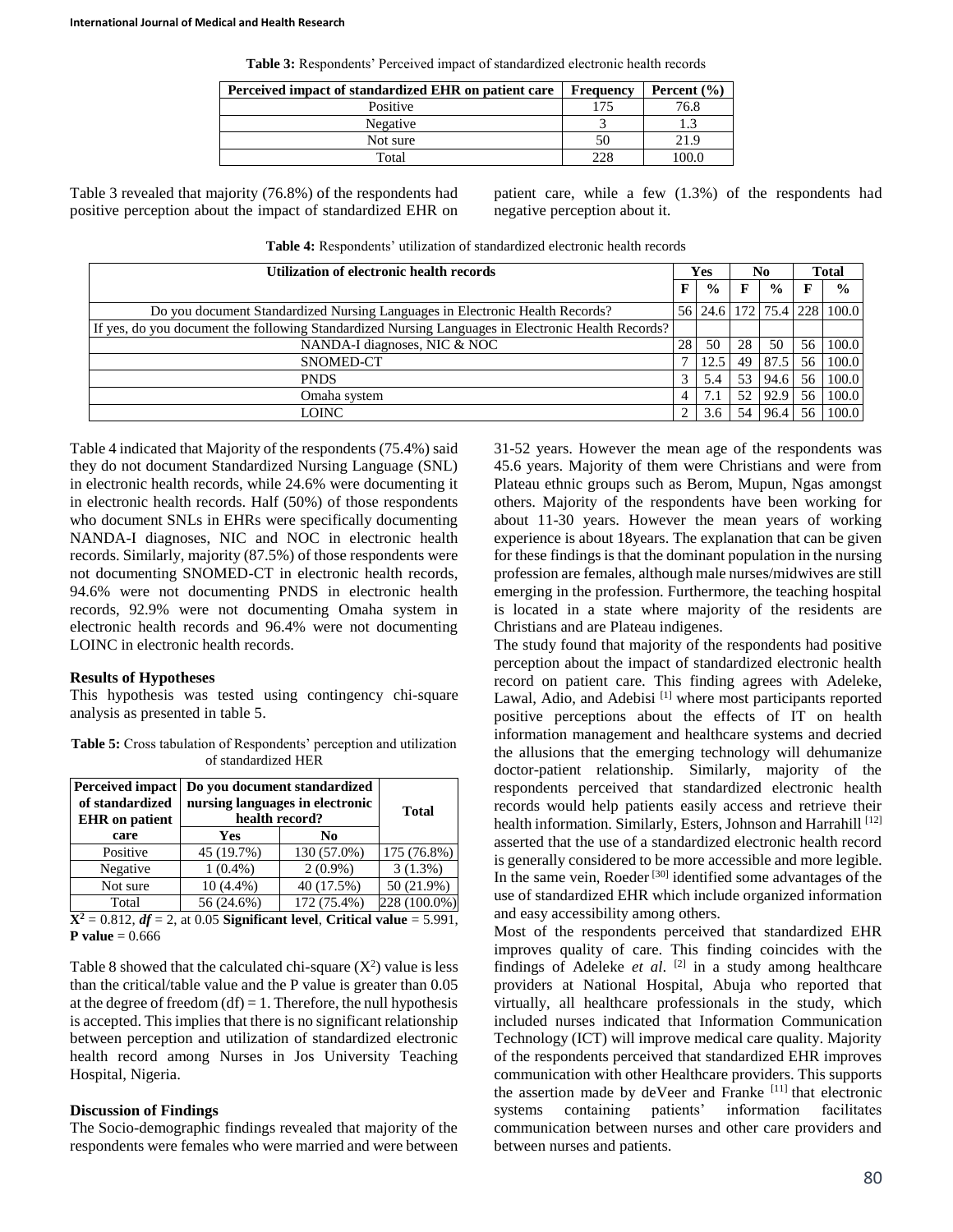Most of the respondents perceived that standardized EHR reduces patients' cost of health services. This is similar to the opinion of Roeder<sup>[30]</sup> that the adoption of standardized EHR is a cost saving tool. Most of the respondents perceived that standardized EHR takes care of illegible handwriting of physicians and other healthcare providers. Similarly, Oroviogoicoechea, Elliott, and Watson [29] observed that electronic documentation systems can improve health professionals' access to more complete, accurate, legible and up-to-date patient data.

Majority of the respondents perceived that standardized EHR would improve the use of standardized nursing language. Similarly, Larrabee *et al.* <sup>[21]</sup> asserted that the implementation of EHRs integrated with standardized structure and language could improve the use of standardized languages. In the same vein, Adereti [3] stated that standardized nursing languages in an electronic health record facilitates appropriate selection of nursing diagnoses, outcome and interventions, and that improvements can be made by implementing standardized nursing language in the electronic health record. Furthermore, Häyrinen, Saranto, and Nykänen<sup>[15]</sup> posited that in the future it will be necessary to incorporate different kinds of standardized instruments, electronic interviews and nursing documentation systems in EHR systems.

Georgiou et al. <sup>[14]</sup> reported that there might be reluctance among nurses to use the standardized EHR system if they believe that it would take time away from patient care. Similarly, Kossman and Scheidenhelm<sup>[20]</sup> reported that nurses working in a community hospital felt that care was safer but quality decreased due to time spent on electronic records. On a contrary note, the study found that more than half of the respondents perceived that standardized EHR would not take away most of the time they are to give to patients. Most of the respondents perceived that the introduction of standardized EHR would not create more work for them. On the contrary, Lee <sup>[23]</sup> observed that Nurses created work around by developing word files, saving them, then retrieving files and revising for each patient.

Most of the respondents perceived that Nurses duty roster would be easier with standardized EHR. More than half of the respondents were not sure if patients' privacy and confidentiality of information would be insecure with standardized EHR. This could be because both paper and electronic storage systems are susceptible to security concerns. If a facility stores records electronically, they are vulnerable to access by unauthorized individuals, when the proper and effective security systems and controls are not in place and if records are in paper form, they are open to compromise resulting from a break in, the loss of a record due to human error, or damage as a result of natural disaster [7].

Majority of the respondents perceived that standardized EHRs were better than paper based records and should replace paper based records or they should be used together with paper based records. Similarly, Aquilino and Keenan [6] asserted that all standardized nursing languages are designed for use with both paper and computerized documentation. This could be as a result of its perceived benefits such as decreased costs, easy accessibility, and legibility of health records [7] among others. Moreso, Hicks<sup>[16]</sup> stated that one major concern with completely converting to electronic data is the threat to patient information. Providers and patients both worry about the implications of going digital. Hence, going digital could be scary. Many things could go wrong likewise keeping a paper records system. In the event of a natural disaster, paper records can be destroyed and can never be recovered.

Majority of the respondents were not documenting standardized nursing language in electronic health records. Out of those respondents who were documenting it in electronic health records, about half of those respondents were specifically documenting NANDA-I diagnoses, NIC and NOC (NNN) in electronic health records. Similarly, Ajayi, *et al*. [4] found that Nurses in Jos University Teaching Hospital adequately use NANDA-I but on the contrary inadequately utilize NIC and NOC in nursing documentation. However, majority of the respondents in this study who said they were documenting SNL in electronic health records were not documenting SNOMED-CT, Perioperative Nursing Data Set, Omaha system, and LOINC in electronic health records. It is not surprising that respondents who documented NNN in EHRs were more in number.

Yearous <a>[35]</a> provided some reasons for selection and application of standardized languages in electronic health records, which could be determined by a nursing specialty such as perioperative nurses utilizing the PNDS, or by healthcare organizations, such as hospitals adopting the use of SNOMED-CT, or the endorsement by a professional organization such as National Association of School Nurses (NASN) who support the use of NANDA to describe diagnoses, NIC to describe nursing interventions and NOC to describe nursing outcomes. This suggests that nurses in different specialty areas need to embrace these standardized terminologies and adapt it to their fields. More so, the hospital management could adopt the use of standardized nursing language in electronic health records i.e. standardized EHRs so that nurses would find it available for utilization.

This study found that there was no significant relationship between perception and utilization of standardized electronic health record among Nurses in Jos University Teaching Hospital, Nigeria. In other words, the utilization of standardized electronic health records among nurses in Jos University Teaching Hospital was not dependent on their perception on the subject matter. On a contrary note, Ajayi *et al*. [4] found that there was a significant relationship between knowledge and utilization of standardized nursing language among nurses in JUTH. This implies that in spite of the high percentage of respondents who had positive perception about standardized EHRs, they did not utilize it clinical nursing documentation, because of reasons excluding their perception about it.

# **Conclusion and Recommendations**

The study concludes with the finding that Nurses in Jos University Teaching Hospital have positive perception about the impact of standardized electronic health records on patient care, yet have inadequate utilization of standardized electronic health records which might be due to identified barriers to its utilization such as lack of implementation by the hospital management and lack of provision of necessary resources such as computers among others. Hence, they need to be involved in the development and implementation of electronic health records (EHR) now, not after the EHR systems are fully implemented. Therefore, the study has successfully filled in the gap in what is known today about Nurses' perception and utilization of standardized EHR in Jos University Teaching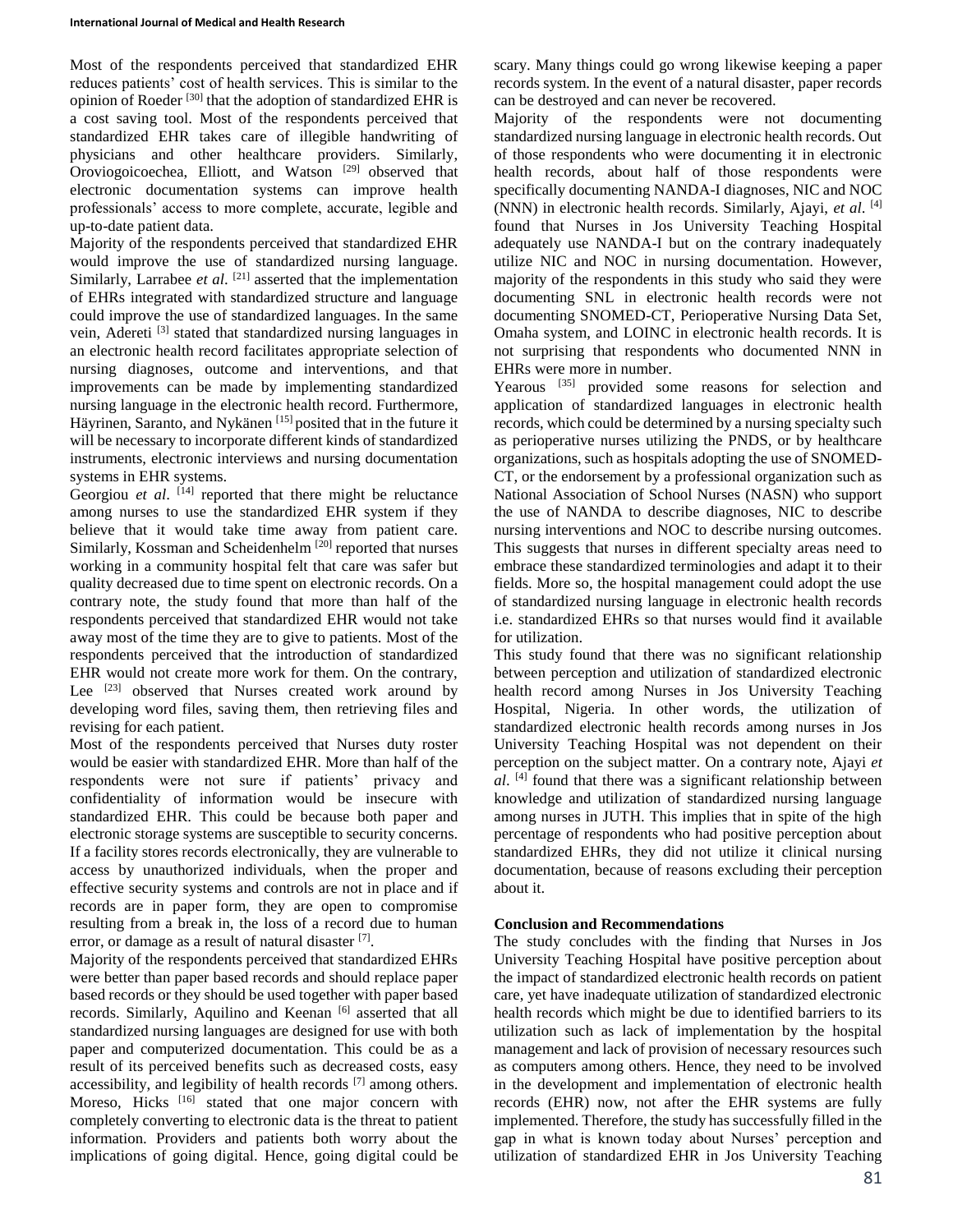Hospital, hence contributing to the existing body of knowledge in nursing.

Based on the findings from the study, the following recommendations were made:

- 1. Hospital management of the teaching hospital should adopt standardized electronic health records as the standard for documentation practices among nurses and other healthcare providers and ensure regular training of the nursing workforce on this technology in order to ensure better quality of care.
- 2. Nursing and Midwifery Council of Nigeria together with Colleges of Nursing and Departments of Nursing should ensure that standardized electronic health record is incorporated within the nursing curriculum and implemented through teaching of students. This can be ensured through periodic supervision of the schools.

#### **References**

- 1. Adeleke IT, Lawal AH, Adio RA, Adebisi AA. Information technology skills and training needs of health information management professionals in Nigeria: a nationwide study. Health Information Management Journal. [Internet]. 2014. Available at: doi.org/10.12826/18333575.2014.0002.Adeleke
- 2. Adeleke IT, Salami AA, Achinbee M, Anamah, TC, Zakari IB, Wasagi MH. ICT knowledge, utilization and perception among healthcare providers at National Hospital Abuja, Nigeria. Americal Journal of Health Research. [Internet]. 2015; 3(1-1):47-53, doi: 10.11648/j.ajhr.s.2015030101.17
- 3. Adereti CS. Standardized Nursing Care Plan. A power point presentation on occasion of NANDA-I African Network Northern Zone Conference, University of Abuja Teaching Hospital, 2014.
- 4. Ajayi AD, Adeola RS, Daniel OC, Stephen N, Gusen NJ. Knowledge and utilization of standardized nursing language among nurses in Jos university teaching hospital plateau state, Nigeria. Int Prof Nurs J. 2015; 14(3):18-28.
- 5. Andale A. Slovins formula: what is it and when do I use it? 2012, May 14. Available from: http://www.statistics howto.com/how-to-use-slovins-formula/
- 6. Aquilino ML, Keenan G. Having Our Say: Nursing's Standardized Nomenclatures. The American Journal of Nursing. [cited 2015 February 24]. 2000; 100(7):33-8. Available from http://www.jstor.org/stable/3521755.
- 7. Carpathia. 5 benefits of EMR vs. paper medical records. 2013. [Cited 2016 March 18]. Available from: http://carpathia.com/blog/5-benefits-of-emr-vs-papermedical-records/
- 8. Cheevakasemsook A, Chapman Y, Francis K, Davies C. The study of nursing documentation complexities. International Journal of Nursing Practice. 2006; 12(6): 366-374.
- 9. Clay RA. The advantages of electronic health records. State leadership conference. American Psychological Association. 2012; 43(5):72.
- 10. Darbyshire P. Rage against the machine? Nurses' and midwives, experience of using computerized patient information systems for clinical information. Journal of Clinical Nursing. 2004; 13:17-25.
- 11. De Veer AJE, Francke AL. Attitudes of nursing staff towards electronic patient records: a questionnaire survey.

International Journal of Nursing Studies. 2010; 47(7):846- 854.

- 12. Estes LE, Johnson J, Harrahill M. Using the electronic medical record for trauma resuscitation: is it possible? J Emerg Nurs. 2010; 36(4):381-384.
- 13. Galewitz P. Medical practices increasingly allow online appointments. U S A Today. [2016 March 31] Available from: http://usatoday30.usatoday.com/yourlife/health/ healthcare/doctorsnurses/2011-01-03-onlineappointments\_N.htm
- 14. Georgiou A, Ampt A, Creswick N, Westbrook J, Braithwaite J. Computerized provider order entry—what are health professionals concerned about? A qualitative study in an Australian hospital. Intl J Med Informatics. 2009; 78(1):60-70. Available from: doi: 10.1016/ j.ijmedinf.2008.09.007
- 15. Häyrinen K, Saranto K, Nykänen P. Definition, structure, content, use and impacts of electronic health records: a review of the research literature. International Journal of Medical Informatics. 2008; 77(5):291-304.
- 16. Hicks J. Benefits of integrating to a digital medical record system. 2016[Cited 2016 March 18]. Available from: http://medicaloffice.about.com/od/digitaltechnology/tp/El ectronic-Health-Record-Versus-Paper-Medical-Record.htm
- 17. Institute of Medicine, Committee on Data Standards for Patient Safety. Key capabilities of an electronic health record system: Letter report. National Academy Press. 2003
- 18. Jha AK, DesRoches CM, Campbell EG, Donelan K, Rao SR, Ferris TG, *et al*. Use of electronic health records in the U.S. hospitals. The N Engl J Med. 2009a; 360(16):1628- 1638.
- 19. Keyhani S, Hebert PL, Ross JS, Federman A, Zhu CW, Siu AL. Electronic health record components and the quality of care. Medical Care. 2008; 46(12):1267-1272.
- 20. Kossman SP, Scheidenhelm SL. Nurses' perceptions of the impact of electronic health records on work and patient outcomes. CIN: Computers, Informatics, Nursing. 2008; 26(2):69-77.
- 21. Larrabee J, Boldreghini B, Elder-Sorrells K, Turner ZM, Wender RG, Hart JM, *et al*. Evaluation of documentation before and after implementation of a nursing information system in an acute care hospital. Computers in Nursing. 2001; 19(2):56-65.
- 22. Lee TT. Nurses' perceptions of their documentation experiences in a computerized nursing care planning system. Journal of Clinical Nursing. 2006; 15:1376-1382.
- 23. Lee TT. Nursing information: Users' experiences of a system in Taiwan one year after its implementation. Journal of Clinical Nursing. 2008; 17(6):763.
- 24. Lundberg C, Warren J, Brokel J, Bulechek G, Butcher H, Dochterman *et al*. Selecting a Standardized Terminology for the Electronic Health Record that Reveals the Impact of Nursing on Patient Care. Online Journal of Nursing Informatics (OJNI). 2008; 12(2). Available from: http:ojni.org/12\_2/lundberg.pdf
- 25. Menachemi N, Collum TH. Benefits and drawbacks of electronic health record systems. Risk Management and Healthcare Policy. 2011; 4:47-55. Available from: doi: 10.2147/RMHP.S12985